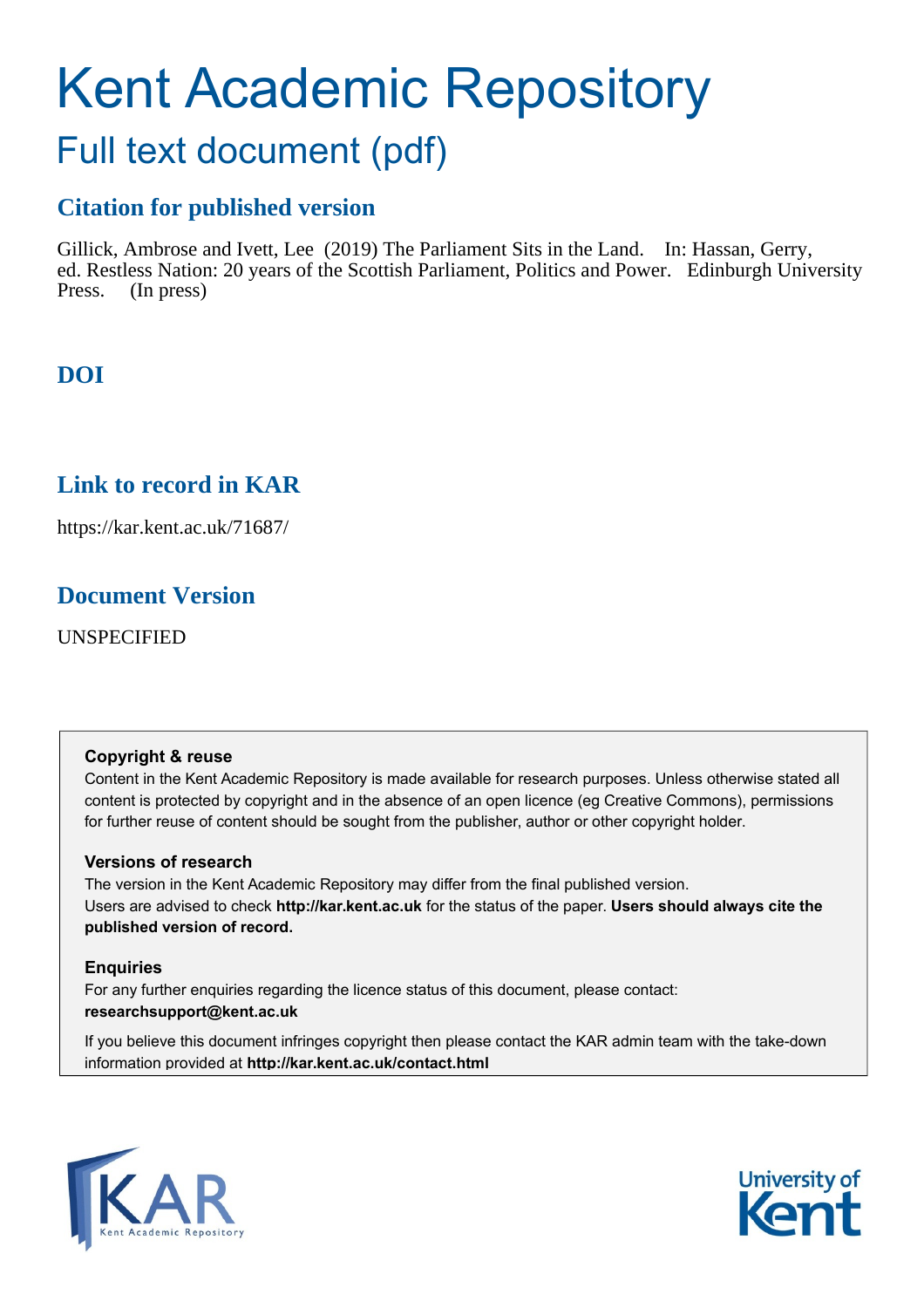#### **TWENTY**

⊕

### The Parliament Sits in the Land

*Ambrose Gillick and Lee Ivett*

#### **Introduction**

When, in 2005, the architects Enric Miralles and Benedetta Tagliabue's (EMBT) Scottish Parliament Building was awarded the Royal Institute of British Architect's Sterling Prize, it was not a decision which chimed with much popular sentiment. Although an undeniably significant piece of work, designed and constructed to a degree of precision and care seldom seen in contemporary architecture, the building's massive budgetary and time overruns had to a great degree become the main story. The architecture's meaning and possible value as a democratic space were lost in a sea of public hostility towards a government flashing the cash on a project it neither needed nor could afford and an architecture industry out of touch with the public mood.1 The intricate formal and aesthetic language of the building and its quality of construction were transfigured, changed from virtues to vices, becoming further evidence of the inappropriateness of the *idea*, let alone the reality of the building itself. Consequently, appreciation of the building *as architecture* has in some respects remained the preserve of an 'enlightened' minority and its valuable addition to the discourse on public, civic space in twenty-first-century urban and architectural design has too readily been missed. This is not to disregard issues relating to the discontent of the tax-paying public as insignificant – it is certainly legitimate to suggest that a building costing over 1,000 per cent of its original budget was poorly managed in its conception

HASSAN 9781474454896 PRINT.indd 231 **19/03/2019 07:46** 19/03/2019 07:46

◈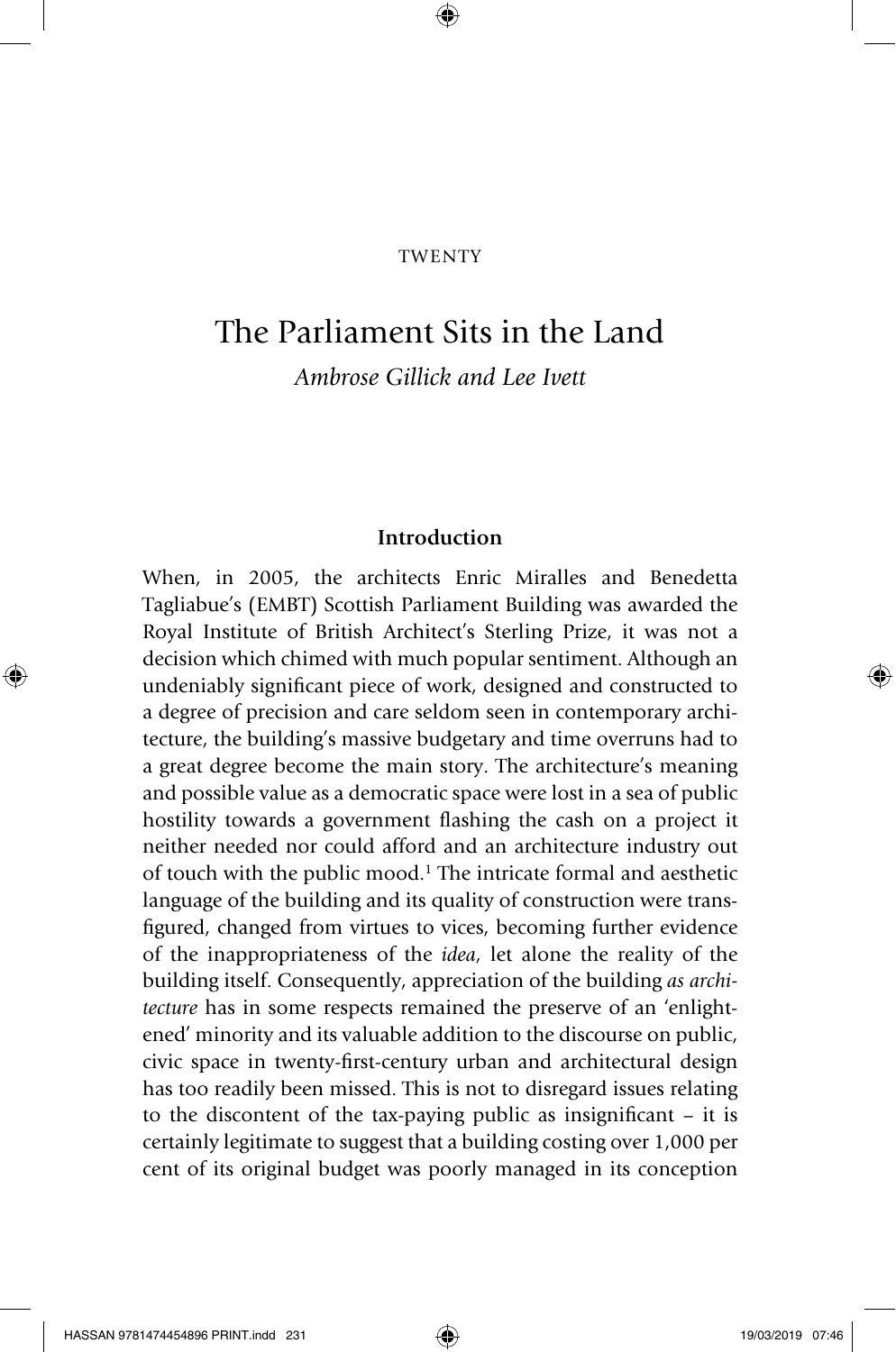⊕

and execution – but that painting EMBT's work in Edinburgh as entirely bad because of its price is needlessly blinkered after the event. Instead, in this essay, we'll explore the idea that the nature of the architecture realised for the nascent Scottish Government is (or was) seen to be so intrinsically valuable to the project of forging a new Scottish identity and the manufacturing of a renewed nation that issues as mundane as astronomical costs were not important enough to hold the client, the architect or the building back.

The Scottish Parliament Building is without question one of the great architectural pieces of the twenty-first century, a totalising vision that celebrates the fragmentary qualities of postmodern culture within the context of a globalising, enlightened story of renewed democracy, of symbiosis between public and state values, and reciprocity between nations. Its form and aesthetic can be read as an embodiment of the new Scottish Government's idea of what might be understood as a sort-of progressive memorialisation, whereby the past is reconstructed better to support a renewed, emerging national identity.

#### **History**

EMBT's design for the Scottish Parliament Building grew out of a competition held by the Scottish Parliament in May 1998, launched by the then Secretary of State for Scotland, Donald Dewar. Dewar had been instrumental in bringing about the establishment of the devolved parliament, having campaigned for Scottish devolution for decades prior to the successful 1997 referendum. He would go on to become Scotland's inaugural First Minister in 1999. The competition shortlist was put to a public vote, with a design by Rafael Viñoly Architects chosen by the public, but Dewar overrode this, selecting instead EMBT's proposal. As with the site, the designers' work can be read as a significant embodiment of Dewar's desire for a Scottish icon. Whereas Viñoly's proposal embodies a sort-of classical language of spatial dominance, a circular glazed debating chamber suspended above a public precinct overlooking the Queen's Gallery and the Palace, wrapped in a big imposing wall, EMBT's proposal, as well as being significantly more speculative and vague in its presentation, is consciously subservient to the

⊕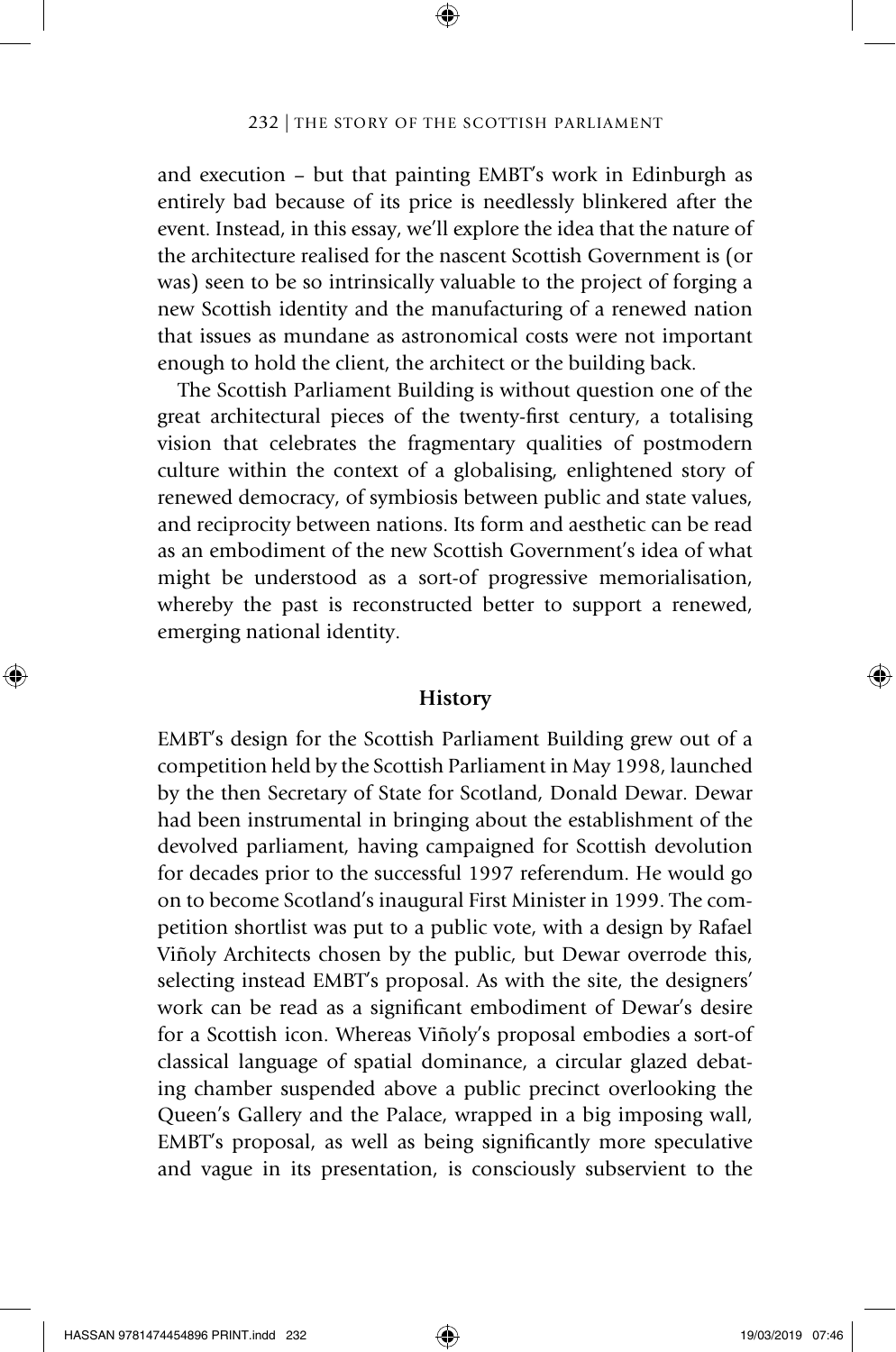⊕

natural and historical hierarchy of the site. And whilst the logic of Viñoly's proposal is legible within a continuum of big civic architecture, EMBT's represents a definitive break, a new way of doing democratic space. The implication of this is that Dewar saw the building as a mechanism to promote the meaning of the new Scottish state to a public but also to signal a vision of progressive governance to the world.

#### **Site**

The full history of the development of the construction of a suitable environment for a new Scottish Parliament has been the subject of much debate and conflict. Central to it, however, was a decision taken by Donald Dewar as leader of the first Scottish government, to reject the presumed and accepted repurposing of the Royal High School on Calton Hill on the grounds that it was too small (it has about 2,500  $m<sup>2</sup>$  of floorspace compared to 18,000  $m<sup>2</sup>$  in the Scottish Parliament Building today) and had become a 'nationalist shibboleth' having been the site of a proposed Scottish Assembly following the 1979 devolution referendum. Dewar opposed nationalism and chose instead a site at Holyrood, thereby subverting a political heritage he didn't like. The classical language of the High School, with its implications of imperial power and hierarchy, had little relevance to Dewar's visions for Scotland as a nation and the Holyrood site was cheap, the brewery company who occupied it offering it at a discount. But it was also a more sophisticated site, permitting a measure of complexity and nuance in the design in both urbanistic and architectural ways. Simply, the new Scottish Parliament could use the clearer site at Holyrood to rewrite an old story.

As such, the essential character of the Scottish Parliament Building was established by the selection of a site which faced the Palace of Holyroodhouse, the historic seat of the Stuarts, to the easternmost end of Edinburgh's Royal Mile. The effect of this was to imply a narrative of continuity between the past and the present, itself embodying ideas of resistance and resilience, ennobling once more the old Palace by placing beside it a building of significance (rather than a brewery). EMBT's proposed leaf-like plan can be read

◈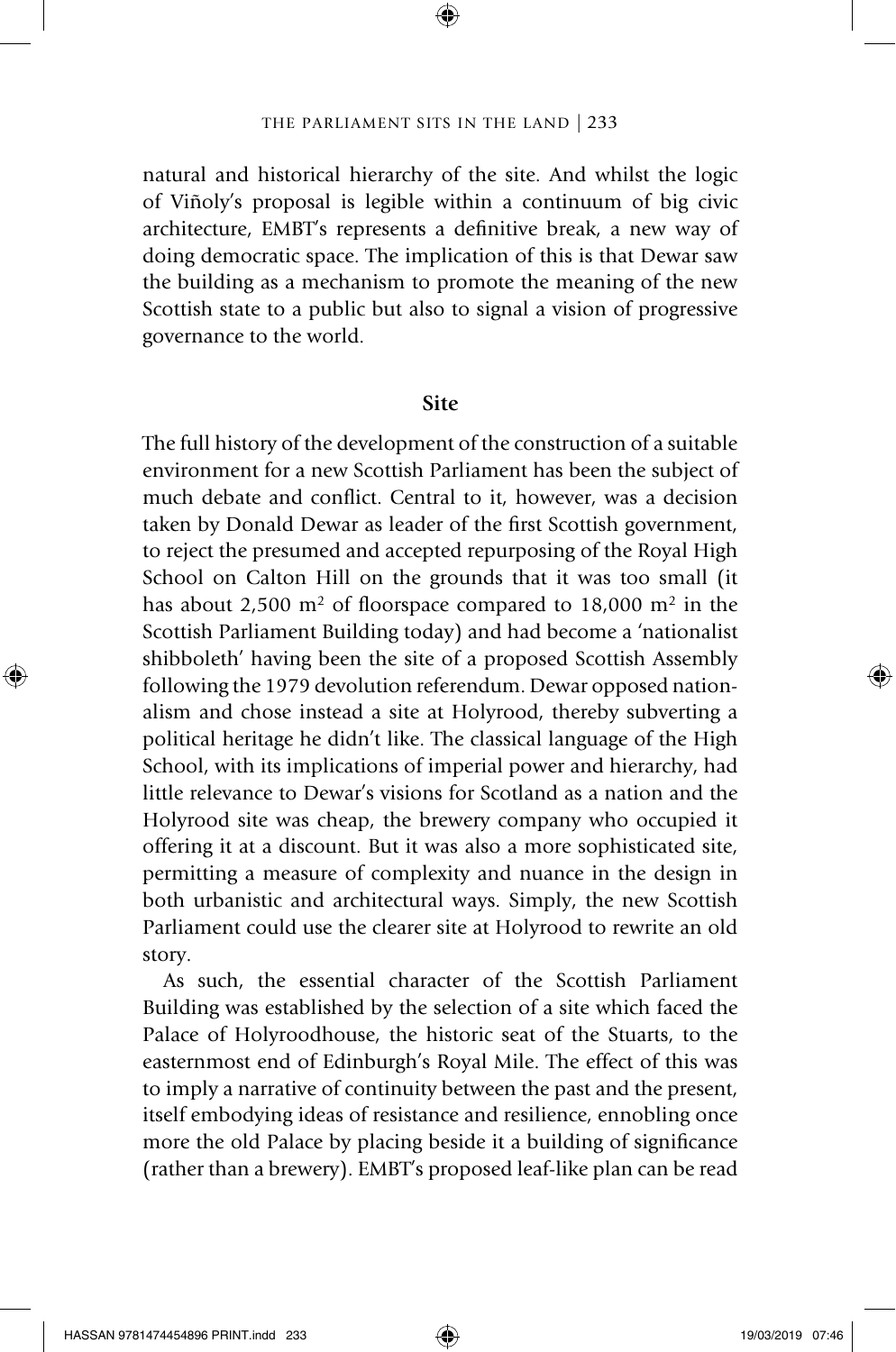⊕

within this idea too, green shoots sprouting after a long winter. The palace's associations with English imperialism support this idea, both articulating the triumph of Scottish resistance and, as per Dewar's anti-nationalist tendency, articulating a relationship between Scotland and the wider UK. However, alongside ideas of native rejuvenation, the impact of occupying this site has latterly affected the development of a governmental district, with the new Edinburgh City Council offices opening nearby along the Royal Mile in 2006. As such, the meandering plan and diffuse, anticlassical façades of the Scottish Parliament Building belie the reality that power is being coalesced in the city at this point. This is more likely due to the *fact* of the building, rather than its design but, even so, the design, as EMBT stressed in their competition submission, is tied to its geographical location as interpreted through sociohistorical ideas demarcated by institutional actors. By adopting *this* aesthetic of Scottish heritage and culture, the building is inherently a manifestation of power: the newness of the building, in contrast to the option of repurposing an old one, is the only way such a story could be effectively described, free from counter-narratives which might obscure an agenda developed around ideas of openness and accessibility, enabling the building to both connect people with power and even, perhaps, articulate the mutuality and symbiosis of the two.

This being said, the site also situates the new parliament within a geography of tourism, thereby explicitly and intentionally broadening the definition of ownership beyond a narrow, regional democratic vision. As visitor attraction, the building resists the possibility that it becomes a space only for those who are local or who have a stake in its function. The Scottish Parliament Building's ornamental design can thus be read as submissive acceptance of the all-powerful leisure culture from which the city gains so much of its reputation and wealth. At the time of the building's commission, the Bilbao Effect, whereby a large, extravagant building was commissioned for a derelict part of a city as a mechanism for attracting people and investment to post-industrial wastelands, was pursued relentlessly by municipal authorities the world over (Kengo Kuma's V&A Dundee is the latest iteration of this old idea). The area of Edinburgh to the west of the Palace had been identified in the late

◈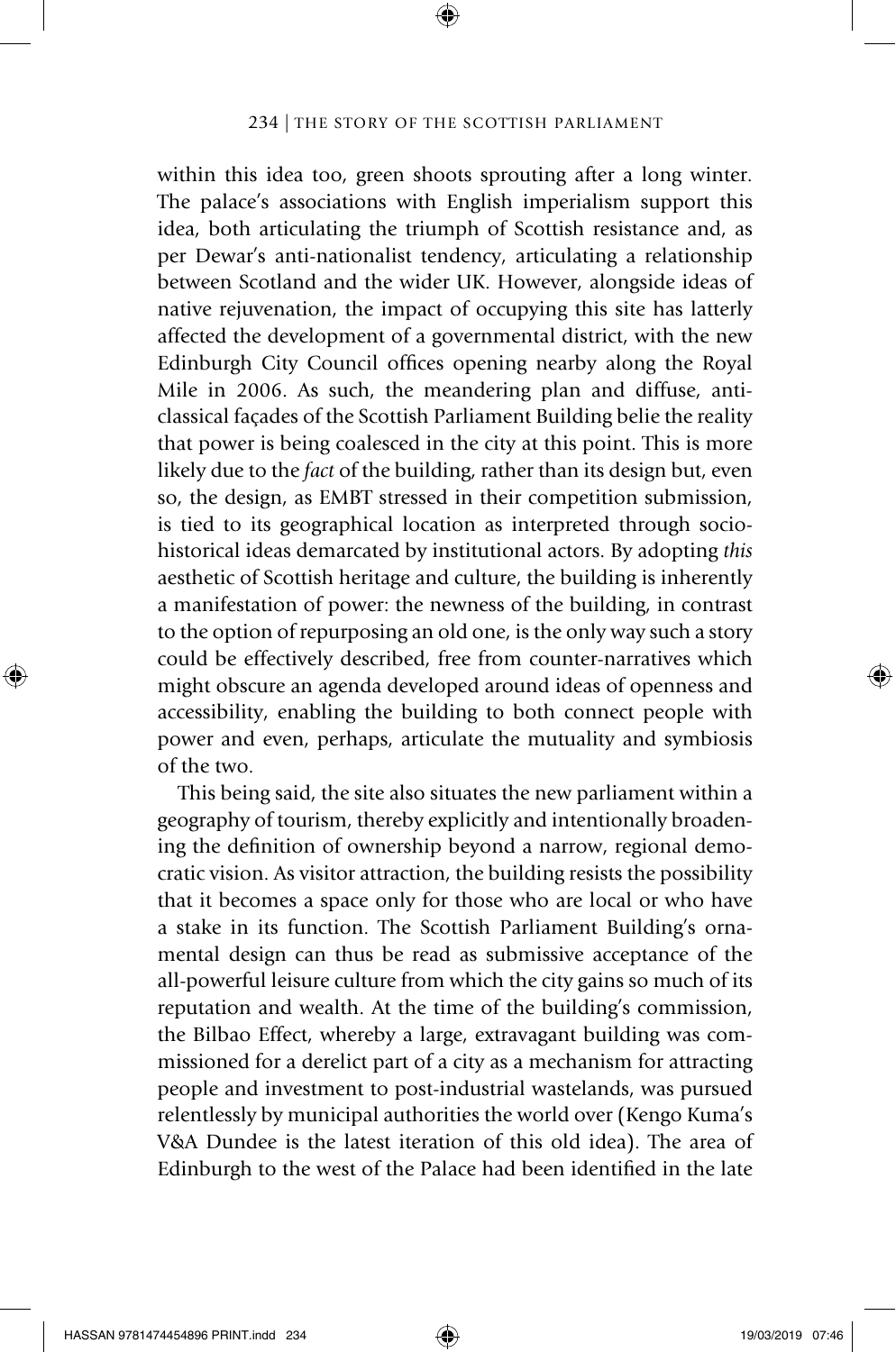⊕

1980s as an area in need of renewal. Dynamic Earth by Michael Hopkins & Partners, built to the south of the Palace in 2000, was part of this renewal push and, in its design (a suspended white tent sitting behind an amphitheatre, explicitly contrasting with the heavy, dark, native buildings) foregrounded the formalism that was to overtake civic architecture in the following years. The natural assets of Salisbury Crags and Arthur's Seat lie to the south and the Royal Mile escalates westwards into a hyper-abundance of touristic thrills.

Nevertheless, the relationship between tourism and power embodied in the building is not entirely uncomfortable or unwelcome for the government as an institution: the quick, snap-happy touristic gaze performs a substitution for actual scrutiny. For the cultural and social critic examining meaning in the built environment, the effect of inviting so much attention onto the metaphorical and abstract connotations of the aesthetics of the architectural object, as we see at the Scottish Parliament Building, is to distract analysis from where the critique should actually be applied. This is key here: the Scottish Parliament Building doesn't really change the manner in which democracy is conducted, it just changes its appearance and performative nature; the architecture serves to theatrically frame the same old story. The stated ambition to facilitate a less adversarial form of politics (has there ever really been a government building designed with the intention of enhancing conflict?), manifest through the application of a voting system designed to make coalition government more likely, enhanced by a building plan which promotes thoughtful walking and talking, is now reduced to tour guides corralling tourists about, telling them about the boat-roof and how Rennie Mackintosh's flowers were important design principles. In response, we're minded to ask: Is this really enough?

#### **Building**

To a significant degree, the Scottish Parliament Building defies a cohesive description. At once a sinuous whole, the building also appears to be composed of three separate sections – foyer, debating hall and offices – wrapping around Queensbury House on

HASSAN 9781474454896 PRINT.indd 235 19/03/2019 07:46

◈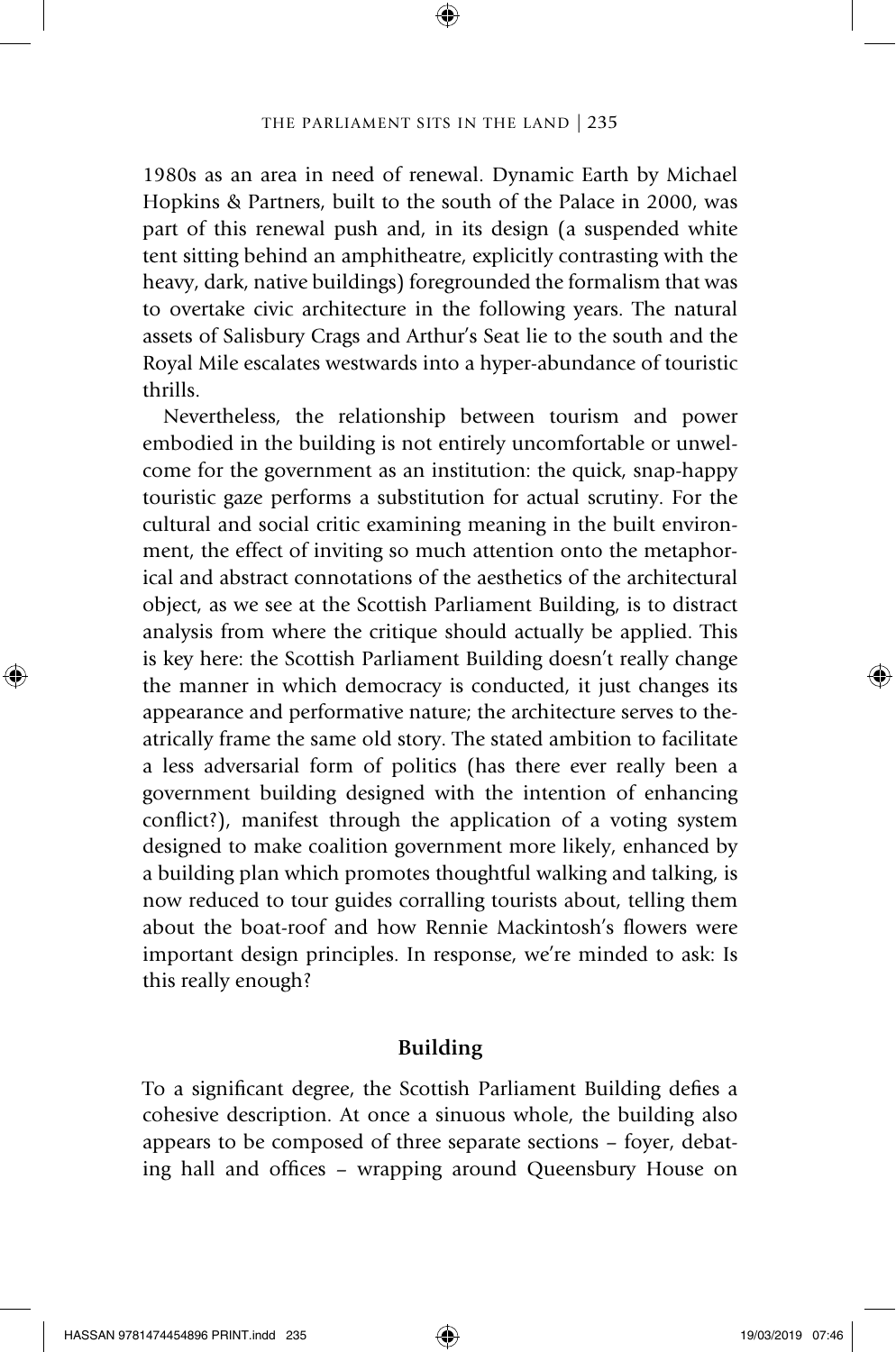⊕

Canongate, a seventeenth-century townhouse, later repurposed as a barracks, to the north side. An external space, something like a public square running along the east side, fanning out into a landscaped park, models an amphitheatre without ever actually being one. Approached from along the Royal Mile, Queensbury House obscures any sense of the drama or significance to come until, as the street turns, a highly articulated façade of lateral curved concrete vaults supported by embedded buttressing grimaces onto the street, topped off by misshapen panelling in dark grey. Overhangs and cutbacks abound, the entrance at the northern corner framed between two sections of the composition, a nominally open square now baffled by bollards and intricate fencing. Turning the corner to face the south, one is confronted by the spectacular Salisbury Crags and the idea of the low, fissured building nestled in or emerging from the landscape becomes apparent. The building's façade here is broken up, forming a sort-of colonnade to the public space, initiating public engagement. The office section of the building, a slab block five storeys high that forms the boundary to the west of the site, is a fruit salad of stuff, leaf-cum-tessellated shapes forming sort-of oriel windows that protrude to various degree across the elevation, here and there obscured by bent wood poles, shiny silver panelling giving way to lustreless grey. In short, something new is happening, a hodgepodge of ideas and moments that, strangely, holds together. Everything is designed, clearly – the interior is a symphony of superb instances, refined and finished to near perfection – and there are no moments in the original building where the architects have dropped their guard. As such, everything has intention and meaning, a superabundance of gestures and ideas – the plan is leaves, twigs, river flows, strata; the roof is boat hulls, cathedrals, water, wings; the materials are nature, Scotland, time, runes. The whole thing is as many things as you care to put to it – it is democracy, an invitation, a question and hope, yesterday, tomorrow, here and there – and as such, it serves to visualise and spatialise belonging and ownership.

The Scottish Parliament Building's guiding logic was, according to the architects, initially based around the idea of the monastic cloister, a walkway connecting a series of functions that are given coherence and meaning by the walkway itself. In this way, the frag-

◈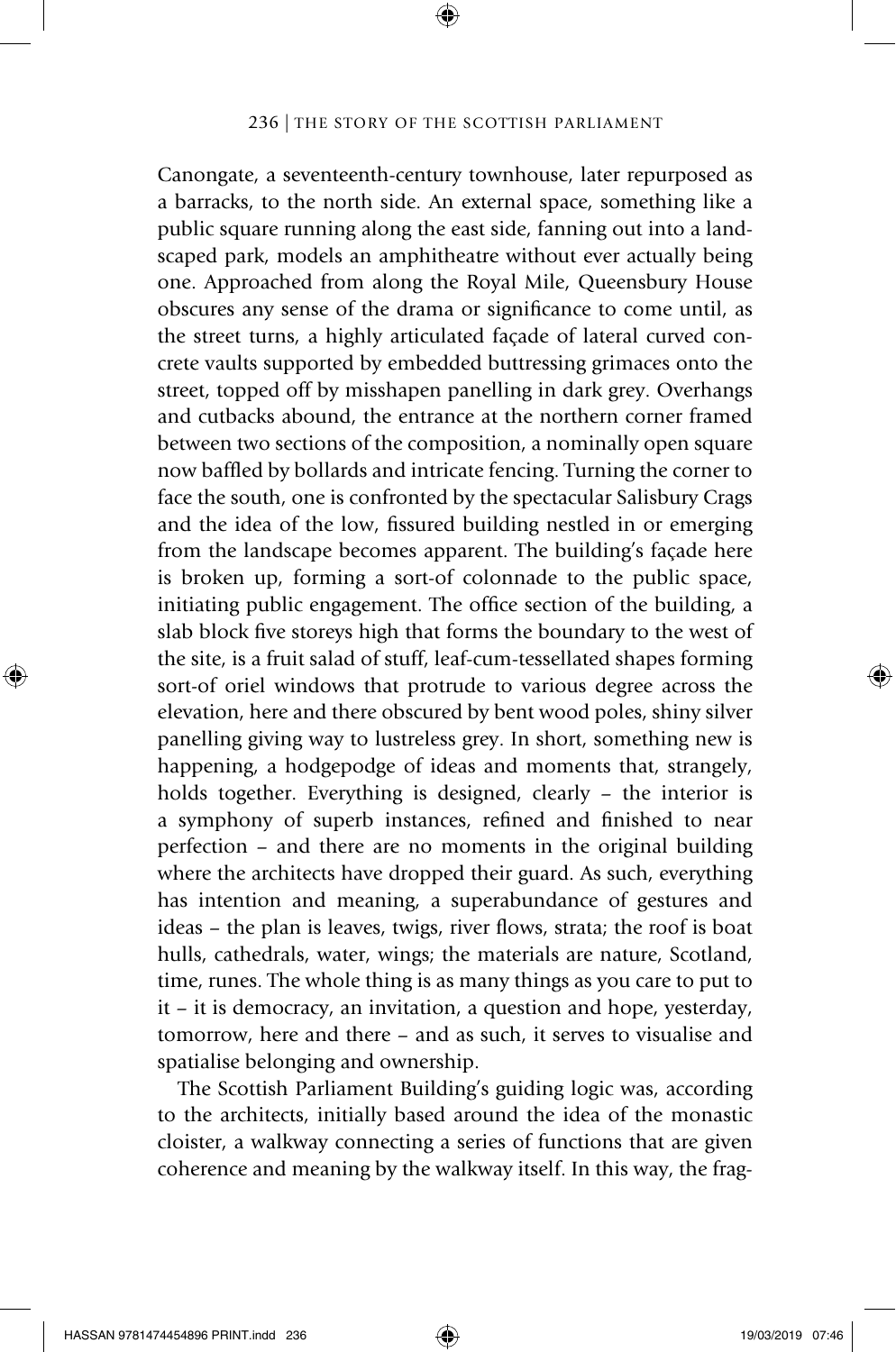⊕

mentation of the plan is a device to promote that image of slowstepped, murmuring thoughtfulness common to the caricatured monk. Perhaps here, at the Scottish Parliament Building, EMBT hoped to engender a sense of communality and common purpose, the sinuous routes permitting a gentler discourse between political adversaries. Likewise, the debating chamber eschews the oppositional dynamic of the face-to-face debating chamber at Westminster, in favour of a more modern semi-circle style, thereby promoting not confrontation but mutuality. Of course, the possibility that sitting beside your foe might actually incapacitate vigorous debate (who argues side-by-side? Is it even possible?) isn't considered. Committee rooms and offices are as they might be expected to be, but with fewer parallel walls, and the MSP's personal rooms are each provided with an inglenook in which to sit and ponder the weighty responsibility of making laws and guiding a nation.

In many ways the idealism and ambition of the design has ended up getting into a fight with pragmatism and none ends up the victor. As stated earlier, whilst EMBT's work performs a kind of radicalism in its architectonics and visual language, it does not, in the end, actively seek to destabilise or reform the way democracy is done. The building's fragmented plan, spatial complexity and artistic flourishes disguise democratic business-as-usual: a debating chamber (with public gallery) is surrounded by a corridor off which radiate committee rooms, leisure spaces (for members) and a large concourse. The Four Towers are occupied by parliamentary business and a long block to the south west of the site, is filled with MSP's offices. The new democracy is, fundamentally, organised around the principles of older ones and the opportunities that there were, to begin to explore how the public might come and participate, are not really proposed. Of course, three years after the commission for the Scottish Parliament Building was set, the attacks of 9/11 and the subsequent wars in Afghanistan and Iraq radically changed everything for architecture. How the public were allowed to behave and move through the urban realm shifted as the relationship between the governed and the governors was rapidly reinterpreted through a prism of mutual distrust and potential epic violence. In light of this, the design of the Scottish Parliament Building gained heft, walls thickened, security measures interrupted organic spatial

◈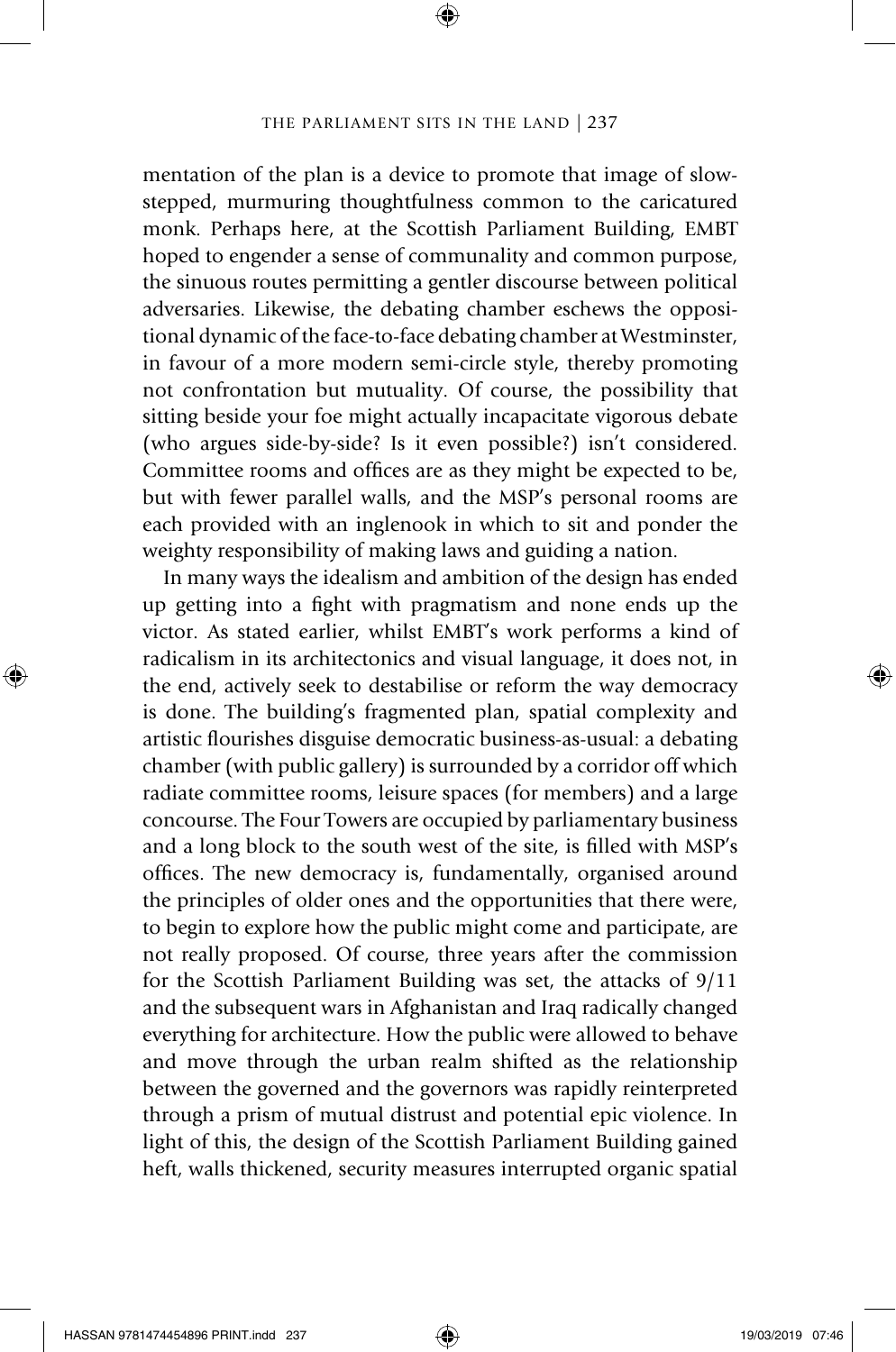⊕

flows and the movement of people was mediated by an architectural infrastructure designed to ensure security. The Lee Boyd-designed check-in-style External Security Facility, added to the original building in 2013, is just the latest example of this. Nevertheless, even without this build-up of carceral objects, the building replaces a physical spatialisation of public engagement with a visual language of public interpretation – the building recedes from the world of action, the Arendtian 'space of appearance', into the world of the mind. And, as if to emphasise this cerebral engagement, interpretation is mediated, either by informed tour guides in the building or, like this piece, by suitably qualified people proposing suitable assessments using an accepted language. And perhaps this is right – even the public space to the east of the building is, in truth, no assembly space at all – but is instead a linear, interrupted and overseen strip that diffuses into splintered landscape *by design*.

#### **Conclusion**

Our discussion here does not seek to question the significance or quality of the Scottish Parliament Building as architecture, but rather to question its value as an expression of a progressive vision of Scottish governance. This was clearly its intention: despite its florid appearance, the building is a characteristic example of late-twentieth-century public architecture, foregrounding ideas of civility, unity and transparency through the use of spatial and formal devices which either explicitly or through metaphor propose an enlightened and progressive political vision which attempts to link Scottish national identities to mainland Europe, in so doing, consolidating Edinburgh's professed identity as the capital of a fundamentally European (and not *just* British) country. As such, the playful and complex postmodern tone and aesthetic of the Scottish Parliament Building cloaks an inherently modernist idea – that buildings themselves can and should be actors in the contemporary political and urban discourse, and that their commission, production and use indicate desirable praxis. The *building* is a pedagogue, capable of leading the narrative. As such, the explicit and somewhat clumsy superficial aesthetics and formal devices used to evidence the rhetoric of political transparency disguise a more

⊕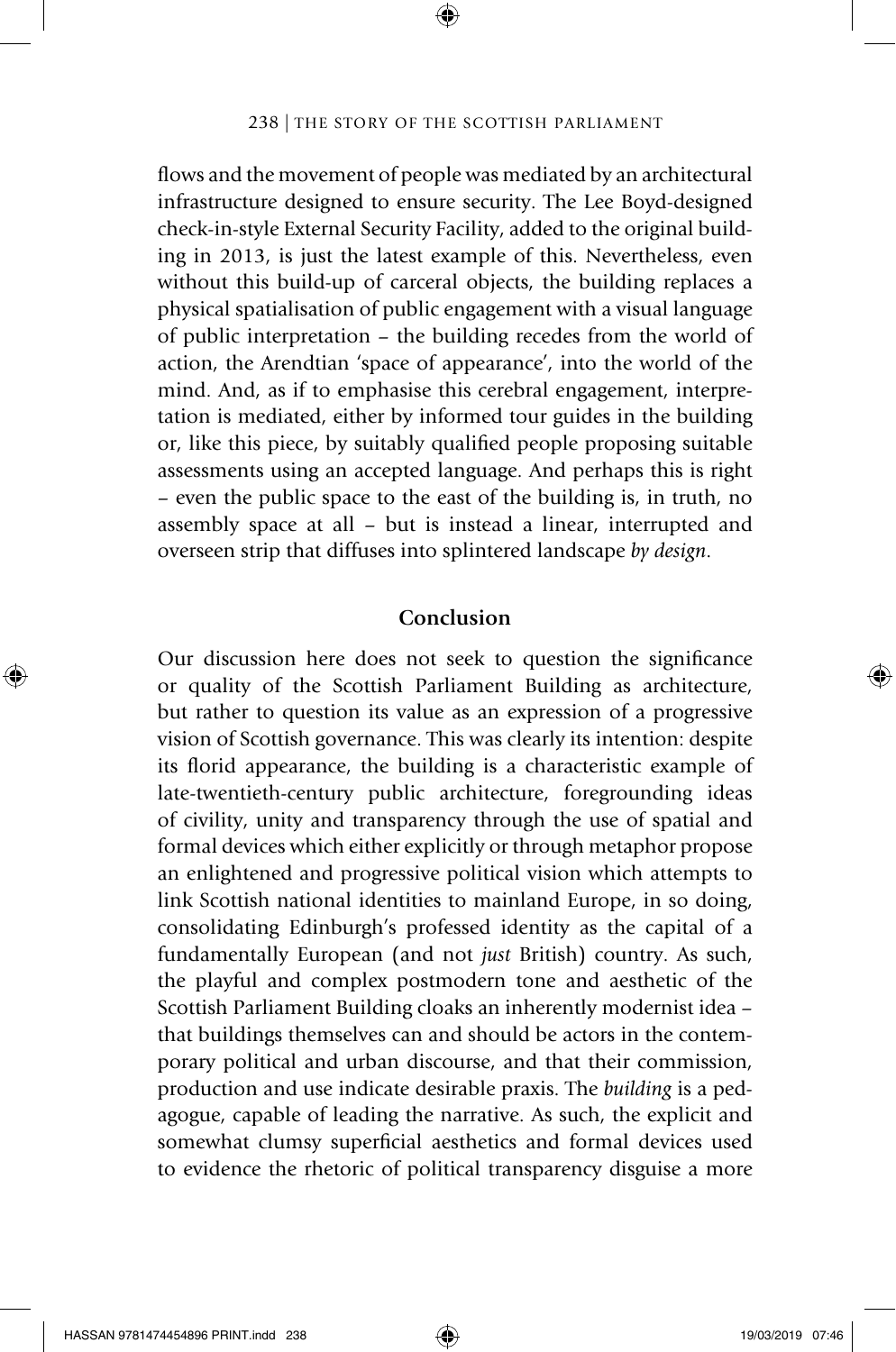⊕

subtle agenda which insinuates the Scottish Parliament into a story of pan-European identity and values, one which is based around a sort-of nationalised globalism, whereby national identity is treated as something that can be gathered together and pitched into the international cultural market place by institutional actors. In this way, the architecture's use of nature and the corralling of a sort-of Scottish-Celtic mythos can be read as a mechanism for delineating and therefore 'owning' Scotland, as a place and as an identity. In this way, the building itself can be read as a tool which grants the right to a political institution to define Scotland: Parliament takes control of the identity of Scotland as it might the rail network or public utilities, the better both to control it and to sell it to a global audience too.

This idea of a nationalised globalism extends from Kenneth Frampton's fairly well-established ideas of critical regionalism, by which the austere and universalising International Style of the high priests of modernist architecture, such as Mies van der Rohe and Le Corbusier was nuanced by reference to local beliefs and practices, with an emphasis on 'meaningful' materials and arbitrarily selected, eclectic references to indigenous forms. The site, superficially a key aspect of this late modern style, is considered principally in relation to its climatic aspect, particularly the passage of the sun through the sky, but this remains fundamentally subservient to the formal aesthetic. The architecture of nationalised globalism extends this, using postmodern and critical regionalist principles to promote the internationalist credentials of the nation. Local knowledge, values and stories are instrumentalised towards situating Scotland (in this case) within a global marketplace of ideas. In a strange way, the architects thus insulates themselves from criticism, a position perhaps relating to the delicate position EMBT found themselves in – Catalonian architects designing for a born-again Scotland finding its way in the world, with all the layering of internationalist and separatist discourses this implied. There is a subtlety here, perhaps.

Unsurprisingly, and in common with many people of our profession, we suggest that a focus on cost during and after the buildings completion caused other important ideas to be missed which might help articulate a new language for secular civic space in the decades to come. A great deal of time is spent by architects debating

◈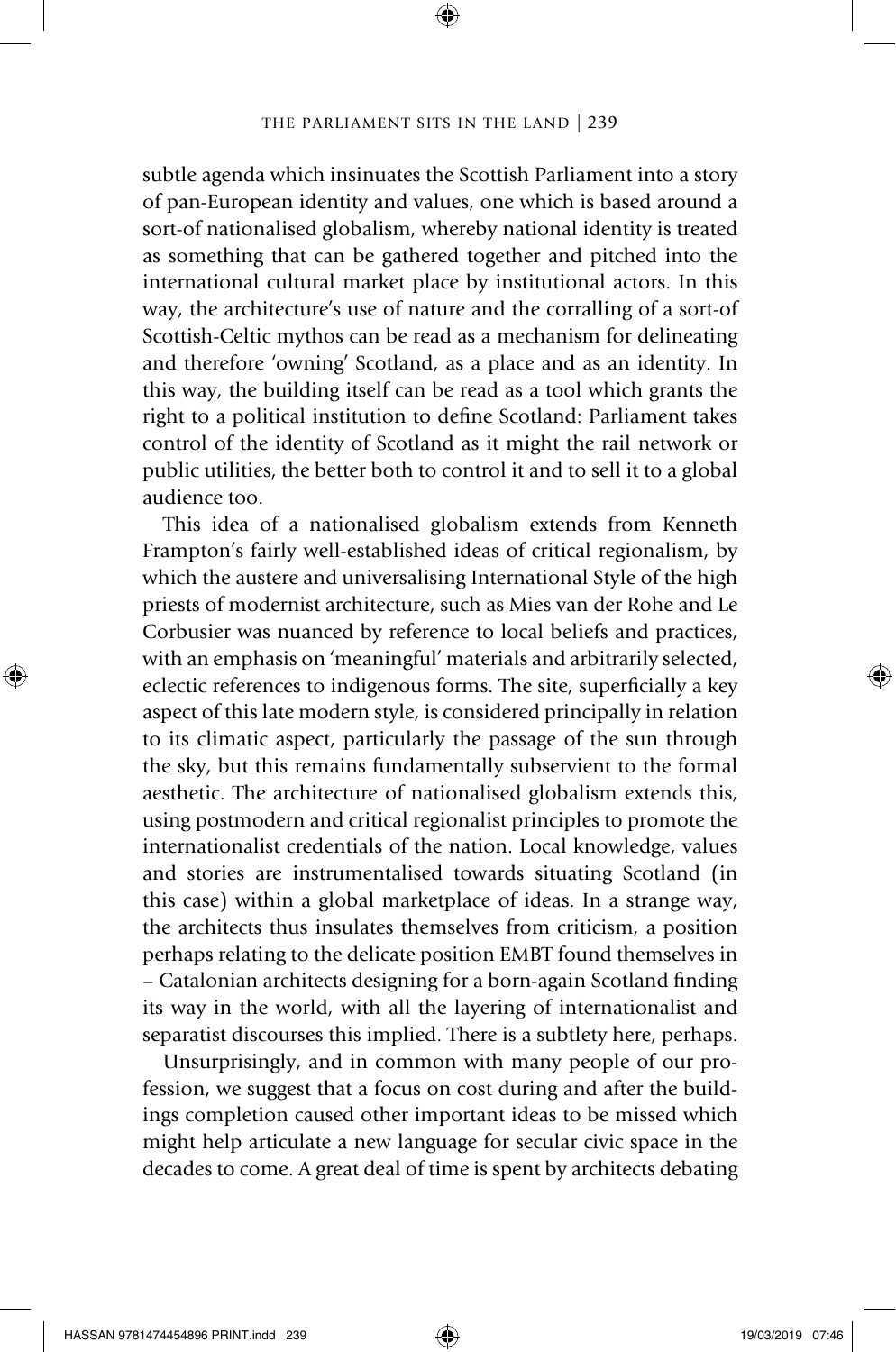⊕

the way good civic space can be made; with the Scottish Parliament Building we are presented with an example of how it might be done, not perhaps in the nature of its formal and spatial organisation, but as an embodiment of a relationship between the governed and the governing that derives its logic from a tacit acceptance by the electorate that only institutional power of the scale of a regional parliament could have the leverage and agency to gather national characteristics into a cohesive, defined character and national identity. EMBT's building, then, specifically selected above the heads of the public by the Scottish government, is an embodiment of this idea: that Scotland's identity was plural and hybrid, perhaps even fragmented, but the institution of a parliament operated as an opportunity to begin to coalesce these identities into a coherent whole. The hybrid architecture, a mess of ideas and themes, volumes and details, is thus not only an example of late-postmodern design characteristic of EMBT's output but is the subtle articulation through architecture of another way of governing in the twenty-first century, one based around coordinating plural identities and narratives towards common civic goals in a globalised public square.

And it is this vision of a globally situating architecture, we suggest, that constitutes the most significant critique of EMBT's work for the Scottish Parliament. The fact that the client and architects' bold vision of cooperation and participation for the Scottish Parliament Building, has not been realised in the democratic processes would barely surprise even without the impact of subsequent terrorism. Nor do the attempts by institutional power to administer memory and meaning and instrumentalise them for political goals come as a surprise. Instead, and unfortunately, the building's greatest legacy, we suggest, has been in the reaffirmation of perceptions of architecture in Scotland as either lifestyle or spectacle, its services and outputs accessible only to the ordinary citizen through invitation or when actively pursuing leisure. In addition, the effect of the Scottish Parliament's choice of an international 'starchitect' to produce Scotland's figurehead building (supported by a local practice), a decision closely linked to the idea of a nationalised globalism, has clearly significantly affected wider perceptions of architectural culture and its role within common life in Scotland. That model – foreign architect with local partner – has become

◈

⊕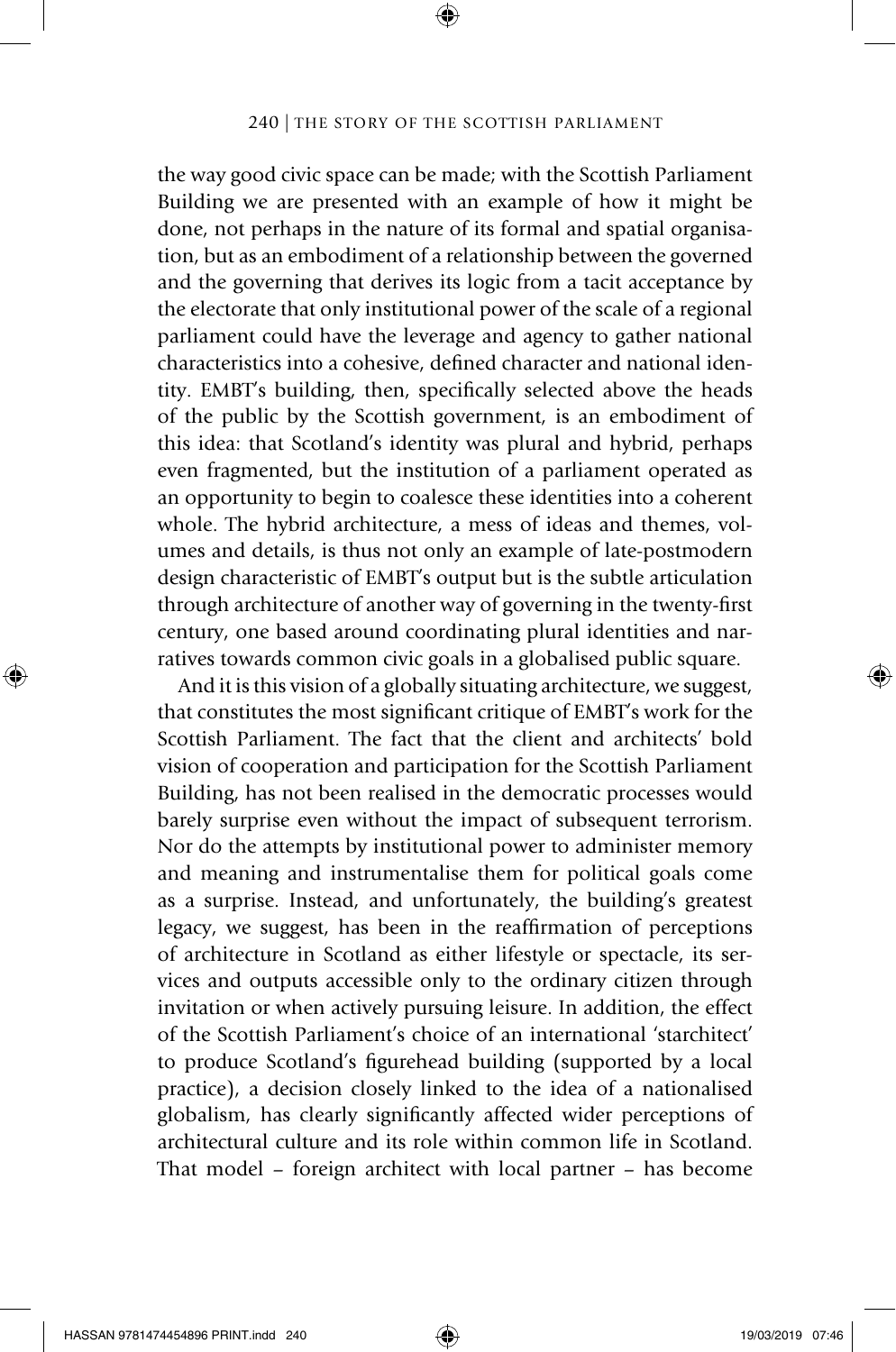⊕

a common occurrence when architects have subsequently been sought to deliver nationally significant buildings in Scotland, institutional bodies apparently unable to resist the idea that an international genius is required to gather, interpret and represent local culture, function, histories and amenity: Zaha Hadid's Riverside Museum, Steven Holl's Reid Building, Schmidt Hammer Lassens' University of Aberdeen Library and, most recently, Kengo Kuma's V&A Dundee, have all followed this model. This is to the detriment of Scottish design culture and, ironically, global visibility.

#### **Note**

1. The original cost of £40 million for a 23,000  $m<sup>2</sup>$  building had a proposed square-metre price of £1,739. At completion, the building had a per-metresquare cost of £13,800 (30,000 m<sup>2</sup> at a total cost of £414 million).

⊕

◈